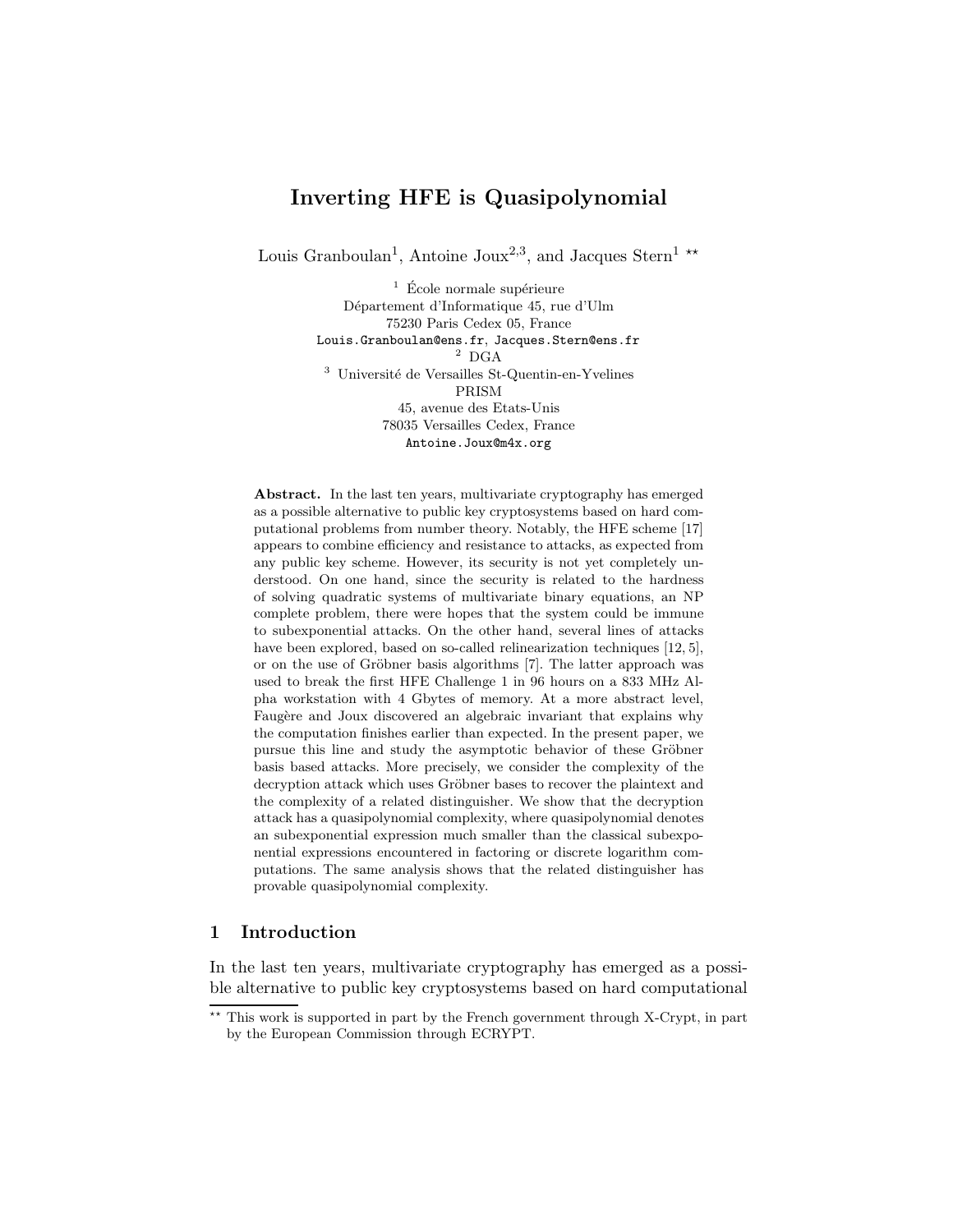problems from number theory. The public key of multivariate schemes is a system of multivariate quadratic (MQ) equations over a finite field, and the underlying question of finding a solution to such systems, a well known NP-complete problem, seems to form a basis for the security of the schemes, the same way RSA-like cryptosystems have their security based on the hardness of factoring, and ElGamal-like cryptosystems rely on the discrete logarithm problem.

Although all MQ schemes are more or less built on the same pattern, mixing the equations and the unknowns coming from a trapdoor *internal* MQ function using invertible affine transforms, there exist many such schemes, each relying on its own specific trapdoor. We refer the reader to the survey [18] for details. We simply recall that the original proposal of Matsumoto and Imai [15] could be viewed as a multivariate variation on RSA and used as its internal MQ function a bijective monomial in some extension field. The resulting scheme was broken by Patarin in [16]. In order to repair the scheme, he later proposed the HFE cryptosystem [17], using a low degree polynomial as internal MQ function. In the same paper, he also proposed a wide range of variations on the HFE cryptosystem. We would like to remark that our result focuses on the basic scheme and that its extension to the variations is an interesting open problem.

As already mentioned, finding a solution of a generic system of MQ equations is NP-complete. For this reason, there were hopes that MQ schemes, HFE in particular, might very well be immune to subexponential attacks, square root attacks or even quantum computers. Indeed, these attacks are a common drawback of number theoretic cryptosystem and overcoming them is a worthy goal. To illustrate the possibilities, MQ schemes could achieve post-quantum computer security or yield extremely short signatures thanks to the lack of a square root attack. Such signatures could be, for a comparable security level, twice as short as a pairing based short signature of [3].

On the other hand, despite these hopes, several lines of attacks have been explored, such as the so-called relinearization techniques [12, 5], or the use of Gröbner basis algorithms  $[7]$ . The former was of a rather theoretical flavor, reducing the cryptanalysis of HFE to the resolution of an overdefined system of quadratic equations in the extension field with many excess equations, and describing a technique called relinearization to solve such overdefined systems in general. However the complexity of this attack remains unclear: despite the fact that relinearization was claimed to succeed in polynomial time, a close look at the claim shows that it only makes sense in a setting where the degree (called  $d$  in [17]) of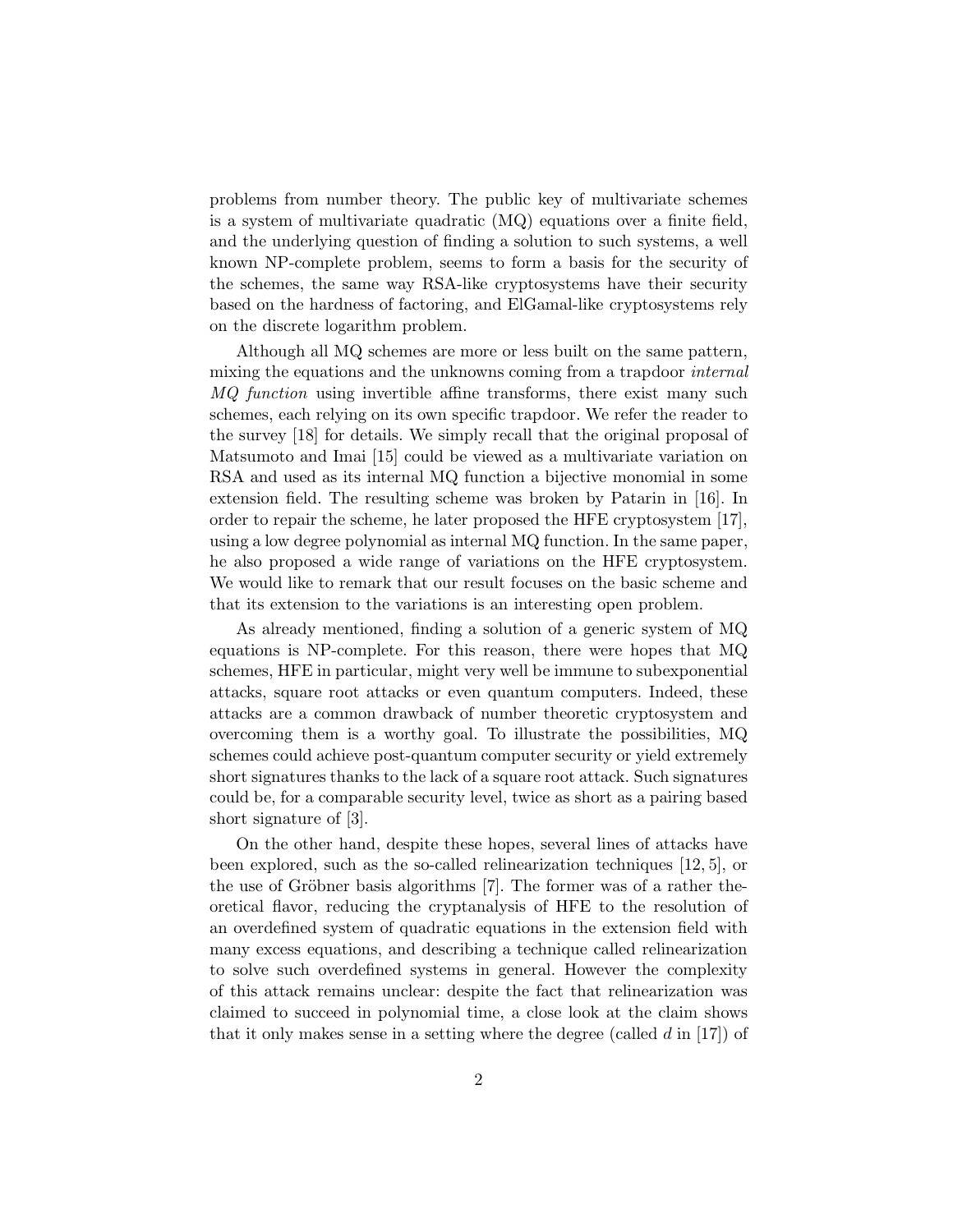the internal HFE polynomial is fixed. The latter approach followed a more experimental path since it used implementation of very generic Gröbner basis algorithms to solve the above quadratic system, thus breaking the first HFE Challenge 1 in 96 hours on a 833 MHz Alpha workstation with 4 Gbytes of memory. At a more abstract level, Faugère and Joux discovered an algebraic invariant that explains why the computation finishes much earlier than expected for a quadratic system of this size. Surprisingly, the authors did not try to derive a complexity bound for the problem of inverting HFE. This may be due to the lack of complexity estimates in the original paper [17] itself. This paper does not fully adhere to the current trend in cryptography, that defines a key generation algorithm with input a security parameter. In [17], the two main parameters of the schemes, the dimension  $n$  of the extension field and the degree  $d$  of the hidden polynomial are somehow unrelated. It is clear however that, in order to allow polynomial time decryption, any instantiation of HFE requires both  $n$  and  $d$  to be polynomial in the security parameter. Moreover, inverting HFE using exhaustive search has complexity  $2<sup>n</sup>$ . As a consequence, it is natural to use *n* itself as the security parameter. Thus  $d$  must be polynomial in *n* and we assume throughout the sequel that  $d = O(n^{\alpha})$ , for some constant  $\alpha$ .

This sheds some light on the hope that HFE might be immune to subexponential attacks. This hope stems from a remark in [17], which notes that the complexity of the so-called *affine multiple attack* is  $O(n^{O(d)})$ , thus exponential in the security parameter. Incidentally, this shows that the existence of polynomial time attacks for fixed d has been known right from the beginning. Similarly, the affine multiple attack is subexponential whenever d is small enough, say  $d = O(\log n)$ . In fact, in order to hope for full exponential security, we clearly need to choose  $\alpha \geq 1$ .

Another approach against MQ schemes uses the rank of the differential of the public key and has been proven successful to break the PMI scheme [11]. This technique also allows to build a quasipolynomial distinguisher for HFE [6], with complexity  $O(\exp(c(\log n)^2))$ , which happens to be the same as for our attack. As far as we know, this approach does not lead to a decryption attack against the HFE cryptosystem.

## 1.1 Our results

The main result of this paper is the following: there exists a heuristic quasipolynomial decryption attack against HFE. In fact, we do not actually propose a new attack but revisit the method described by Joux and Faugère in  $[7]$ , which performs a Gröbner basis computation  $[4]$ , with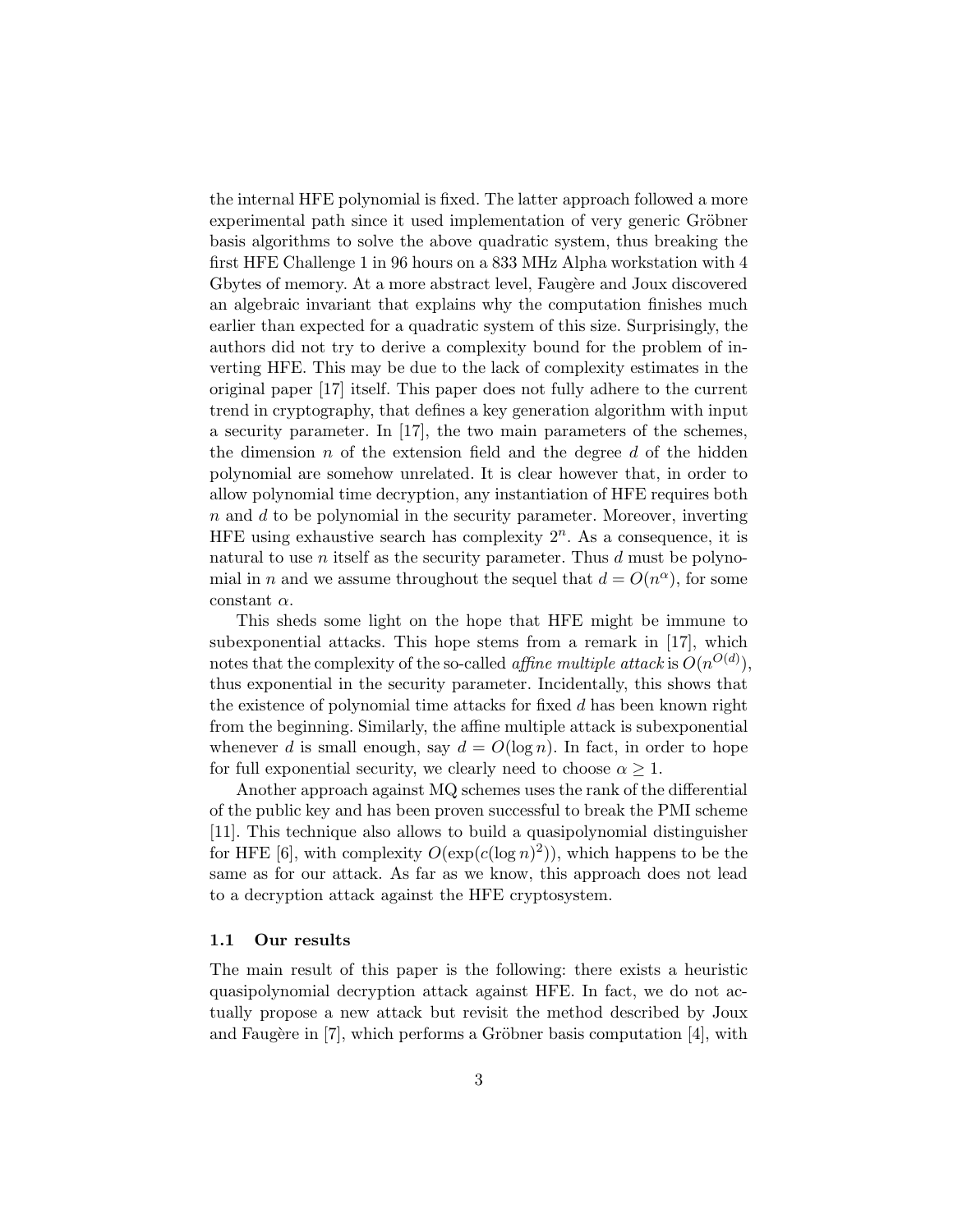the efficient algorithms of Lazard and Faugère  $[14, 8, 9]$ . The efficiency of this approach was already shown by experiments from [7], and had been partly supported by mathematical arguments. Here, we give a more thorough theoretical analysis that allows to conclude that the attack is asymptotically efficient for any instantiation of HFE.

More accurately, our estimate yields complexity  $O(n^{O(\log d)})$ , that is  $\exp(O(\log n)^2)$ , for any instantiation of HFE where *n* is chosen as the security parameter, and where  $d = O(n^{\alpha})$ , for some constant  $\alpha$ . This greatly improves on the exponential estimate from [17]. This heuristic complexity estimate should also be compared with the complexity of factorization and integer discrete logarithm. In that case, we let  $n$  denote the size of the problem, i.e.  $n = \log(N)$  to factor N or  $n = \log(p)$  to compute discrete logarithm modulo  $p$ . The complexity is subexponential and its expression is  $\exp(O(n^{1/3}(\log n)^{2/3}))$ , which is clearly higher than what we obtain for HFE. In order to make this distinction clear, we say that the complexity of our attack is quasipolynomial rather than subexponential. Another widely used hard problem is the elliptic curve discrete logarithm problem, where the best attack has exponential complexity  $O(\exp(n/2))$ .

## 1.2 Organization of the paper

The paper is organized as follows: we first recall the definition of the HFE cryptosystem. Next, we survey known facts about Gröbner bases and their computation, focusing on the so-called degree of regularity of algebraic systems which is an extremely important parameter during the execution of Gröbner basis algorithms. Then comes the main contribution of the paper, where we bound the degree of regularity of the algebraic system arising from an attempt to directly invert HFE. This is done by showing that another system with a much smaller number of unknowns is in fact hidden into this algebraic system. Finally, we use this bound to show that the distinguishing and decryption attacks, obtained by applying a Gröbner basis computation to HFE systems, respectively have provable quasipolynomial and heuristic quasipolynomial complexities.

# 2 The HFE cryptosystem

Although the HFE cryptosystem was originally defined using any finite field as a base field, we restrict ourselves to the simpler case, where the base field is the two elements field.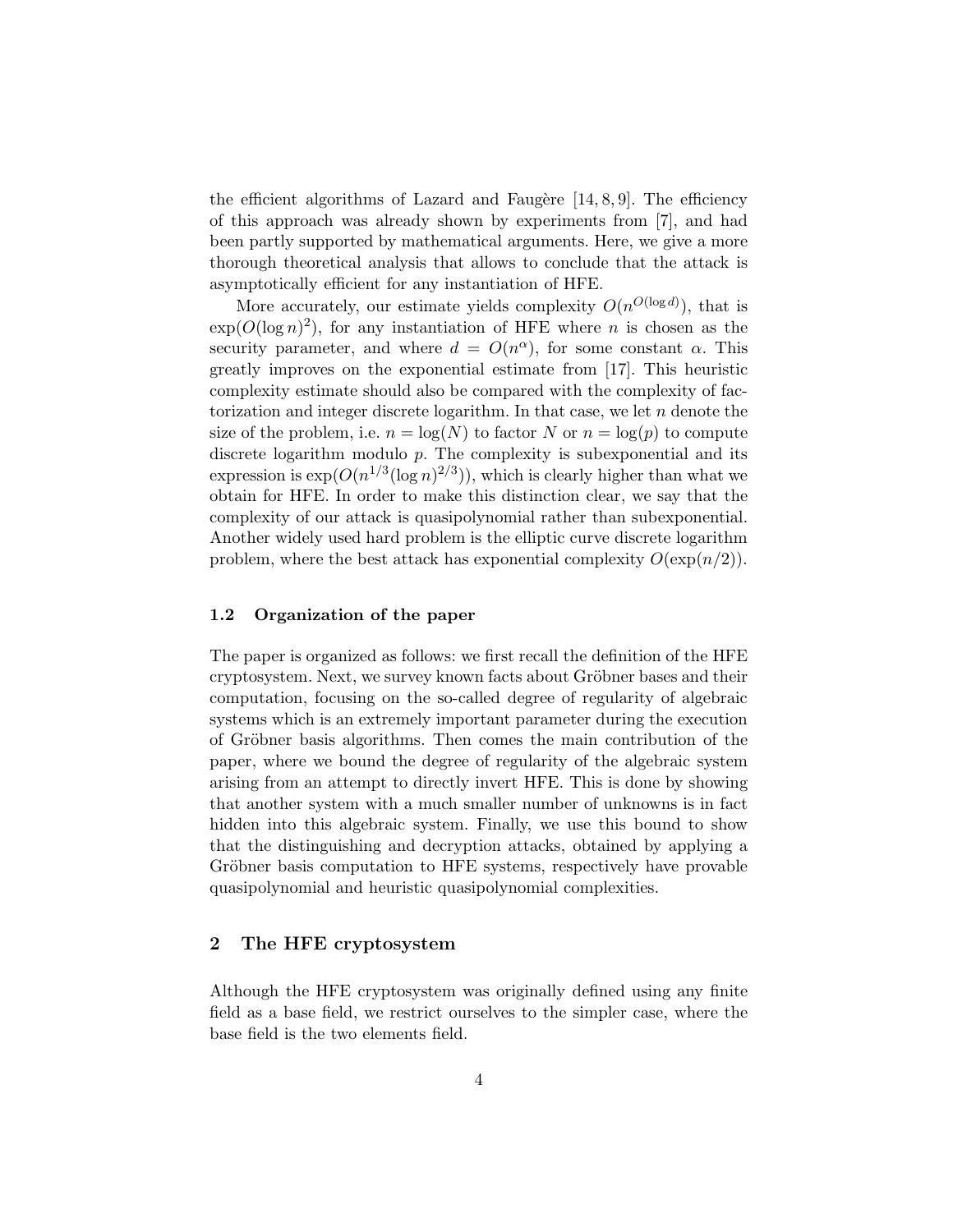#### 2.1 Notations

*Fields*. We denote by  $\mathbb{F}_2$  the finite field with two elements and by  $\mathbb{F}_{2^n}$  the extension field with  $2^n$  elements, which is isomorphic (as a vector space) to  $(\mathbb{F}_2)^n$ . A normal basis of  $\mathbb{F}_{2^n}$  is defined by an element  $\theta$  such that  $\theta$ ,  $\theta^2, \theta^4, \ldots, \theta^{2^{n-1}}$  generate  $\mathbb{F}_{2^n}$ . It is well known that such a basis always exists. Note that the original description of HFE used a polynomial basis, however, since change of bases are linear and since arbitrary linear transforms are already used during the HFE construction, using a normal basis involves no loss of generality. Moreover, this approach greatly simplifies the exposition of our attack.

*Monomials.* Let  $f(x) = x^d$  be a monomial over  $\mathbb{F}_{2^n}$ . The binary decomposition of the exponent reads  $d = \sum_{0 \leq i < n} d_i 2^i$ . Using the linearity of the Frobenius operator:  $x \longrightarrow x^2$ , it is easily seen that the Hamming weight of the  $d_i$  sequence is exactly the degree of the representation of f over  $(\mathbb{F}_2)^n$ , as a system of multivariate polynomial functions.

Polynomials. For any polynomial  $P \in \mathbb{F}_{2^n}[X]$  we denote by  $d^{\circ}P$  the degree of  $P$ , that is the maximal degree of its monomials. We let  $w^{\circ}P$ be the maximal Hamming weight of the exponents of  $P$ 's monomials, as defined in the previous paragraph, and call  $w^{\circ}P$  the Hamming weight of P. It is well known that systems of MQ equations over  $(\mathbb{F}_2)^n$  are in bijection with polynomials such that  $w^{\circ} P = 2$ . Also, affine functions over  $(\mathbb{F}_2)^n$  are in bijection with polynomials such that  $w^{\circ} P = 1$ .

## 2.2 The HFE cryptosystem

The cryptosystem HFE is defined from a polynomial  $f \in \mathbb{F}_{2^n}[X]$ , with  $w^{\circ} f = 2$  and  $d^{\circ} f < d$ , where n and d are (usually implicitly) defined from a security parameter. In the sequel,  $t$  will denote the smallest number such that  $2^t > d$ . The public key of HFE is obtained by composing f with two affine invertible functions,  $S, Y$ , thus yielding the polynomial  $P = T \circ f \circ S.$ 

Encrypting with HFE is straightforward, it suffices to evaluate the public polynomial  $P$  on the input to be encrypted. Decryption is harder and uses the fact that it is easy to compute the inverses of  $S, T$ , and also to solve a polynomial equation of low degree  $d < 2<sup>t</sup>$  in time polynomial in d and n. Therefore, provided that  $d = O(n^{\alpha})$  and thus  $t = O(\log n)$ , a polynomial time decryption algorithm is available from the trapdoor.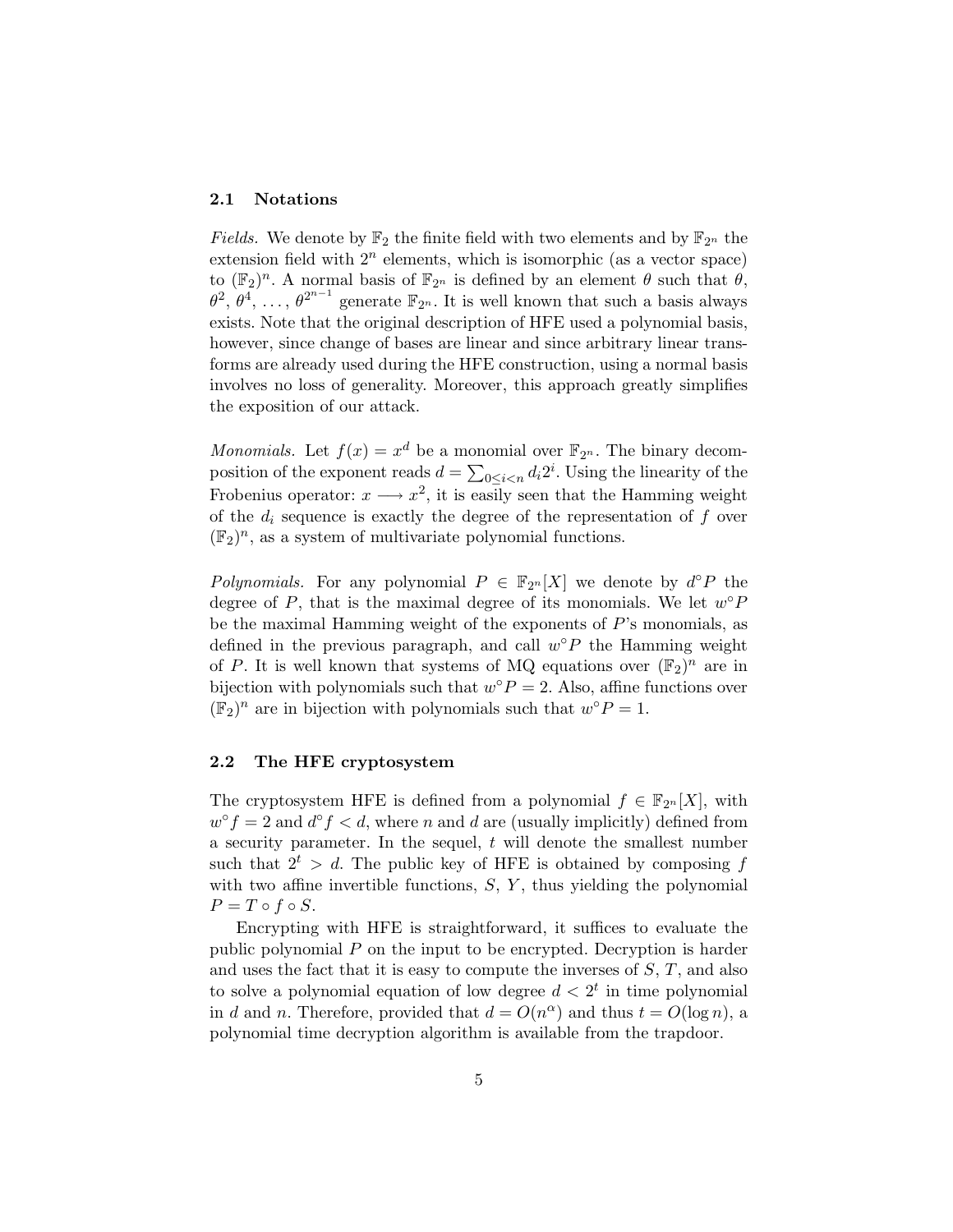# 3 Gröbner bases computations

Gröbner basis algorithms compute an algebraic basis of an ideal in a multivariate polynomial ring, given an ordering of the monomials. The output is such that any element  $f$  of the ideal can efficiently be written as an algebraic combination of the resulting basis  $f_1, \dots, f_m$  by repeating a sequence of simple reductions. Each reduction decreases the degree w.r.t. the ordering by suitably withdrawing from the current polynomial a multiple of some  $f_i$  by a monomial, until the zero polynomial is found. The original algorithm for computing Gröbner bases is due to Buchberger  $[4]$ and is based on maintaining a sequence of polynomials, and repeatedly using reduction, an operation that reduces the degree, and the so-called S-polynomial operation, an operation that increases the degree by computing an element of the ideal from a so-called critical pair of elements. In the early eighties, Lazard [13] realized that Gröbner basis computations could be achieved by applying Gaussian elimination to a specific matrix, called the Macaulay matrix, which is obtained by indexing the columns by all monomials with n variables of degree at most an integer  $r$ , and filling all rows with the coefficients of all multiples by a monomial of a family of polynomials generating the ideal, provided they remain of degree at most  $r$ . The main problem with this approach, is that the complete Macaulay matrix contains many "obvious" dependencies, which arise from generic properties and could be predicted in advance. Later Faugère [9] gave a simple criterion, that permit the construction of a reduced version of the Macaulay matrix that does not contain these obvious dependencies. This yielded a extremely efficient algorithm, called  $F_5$ , for the computation of Gröbner bases. In the sequel, we denote the variant of the Macaulay matrix containing all the multiples of degree r by the Macaulay-Faugère matrix of degree  $r$ .

The  $F_5$  algorithm works by constructing Macaulay-Faugère matrices of increasing degree and by performing linear algebra on those. Its main goal is to find a linear combination of rows encoding a polynomial of degree smaller than  $r$ . By definition, the degree of regularity of a sequence  $f_1, \dots, f_m$  of polynomials is the minimal degree where such a linear combination exists. Each such linear combination encodes a new polynomial which needs to be added to the original sequence to get the Gröbner bases, except when the polynomial is zero in which case it might be necessary to remove some polynomial in the current ideal basis, thus simplifying it.

The degree of regularity  $D$  is a very important parameter of Gröbner basis computation using  $F_5$ , since it leads to a decomposition in two steps.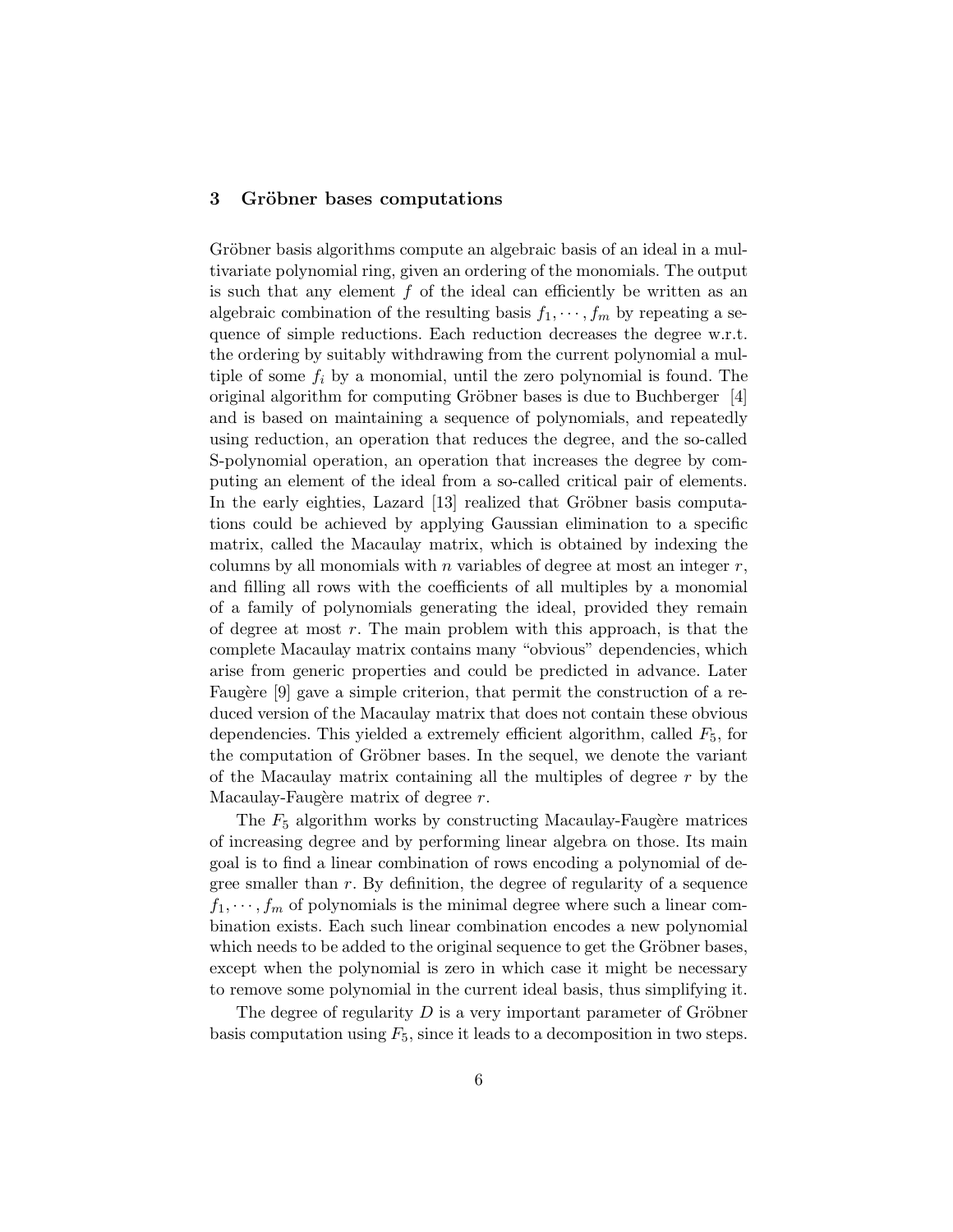During the first step, up to the degree of regularity, the computation behaves nicely and its complexity can be easily predicted. What happens during the second step, when non-trivial combinations have appeared is much harder to predict in general. However, for random systems, the behavior is quite simple, an extremely large number of new polynomials appear in the Macaulay-Faugère matrices of degrees  $D$  or  $D+1$ , and after that the computation quickly terminates. Moreover, most real-life systems of equations have a similarly tame behavior and rarely need to construct Macaulay-Faugère matrices beyond the degree of regularity plus a small constant. On the other hand, it is possible to cook up wild systems with a very bad behavior.

For any system of polynomial equations in  $n$  unknowns with degree of regularity  $D$ , the first step of  $F_5$  involves the construction of Macaulay-Faugère matrices up to degree D, thus of dimension at most  $n^D$ . Performing the linear algebra on these matrices costs at most  $n^{3D}$  operations. If we let  $D$  denote the largest degree of Macaulay-Faugère matrices occurring during the rest of the algorithm, the total cost is  $n^{3D}$ . For well behaved systems of equations,  $\mathcal D$  is not much larger than  $D$  and the overall complexity is  $n^{O(D)}$ .

### 3.1 Known bounds on degrees of regularity

Previous work shows that for a quadratic system of equations in  $n$  variables, the degree of regularity cannot become too large. Moreover, for random systems of equations, the known bound on the degree of regularity is reached. The general analysis that we need was done by Bardet, Faugère and Salvy [2] and is neatly described in Bardet's thesis [1, chap. 4].

The result given there is that for a system of  $\tau n$  quadratic equations in  $n$  unknowns, the degree of regularity is at most:

$$
D_{\tau}(n) = \left(\tau - \frac{1}{2} - \sqrt{\tau(\tau - 1)}\right) n + \frac{-a_1}{2(\tau(\tau - 1))^{1/6}} n^{1/3} \tag{1}
$$

$$
-\left(2-\frac{2\tau-1}{4\sqrt{\tau(\tau-1)}}\right)+O(n^{-1/3}),\tag{2}
$$

where  $a_1 \approx -2.33811$  is the first real zero of the Airy function.

Moreover, for random systems the probability of having a smaller degree of regularity is negligible. Furthermore, experiments show that such random systems are well behaved in the sense that the  $F_5$  computation do not involve Macaulay-Faugère matrices of much higher degree. To formalize this observation, we propose the following conjecture: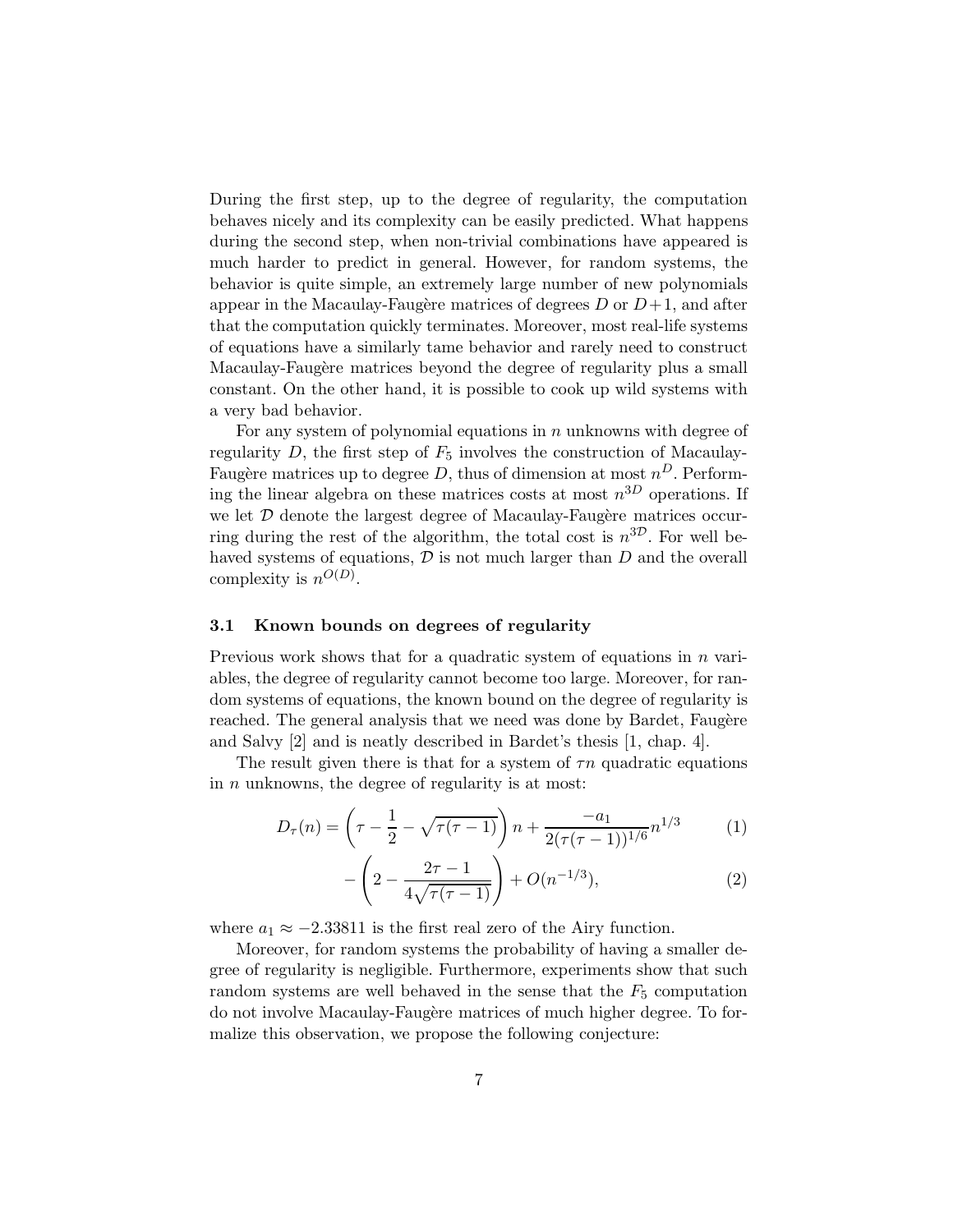Conjecture 1. For all  $\tau > 1$ , there exists a constant K such that for a large enough random system S of  $\lceil \tau n \rceil$  quadratic equations in n unknowns, a Gröbner basis for the ideal generated by S can be computed in time  $n^{Kn}$ , with overwhelming probability.

# 4 Systems of equations arising from HFE instances

In this section, our goal is to study the complexity of a direct Gröbner basis approach to the resolution of HFE systems. This direct approach consists in writing down that each public polynomial, belonging to the encryption key, when evaluated on the (unknown) plaintext yields the corresponding ciphertext bit. This approach was first described in [7].

### 4.1 Outline of the strategy

Our strategy is to bound the degree of regularity  $D$  of the system of polynomials stemming from directly attempting to invert HFE from the description of its public key through a Gröbner basis algorithm. From such a bound, which is smaller than the bound for a random system in the same number of unknowns, we then derive our main results. First, when the first simplification in a Macaulay-Faugère matrix is encountered, we deduce the effective degree of regularity of the polynomial system under consideration. If this degree is small enough, our distinguisher knows that the system has no chance to be random and asserts that it is an HFE instance. No heuristic is required for this attack, whose runtime is bounded by  $n^{3D}$ . Second, for the decryption attack, we assume that HFE based systems of equations behave nicely and that  $\mathcal D$  is not much larger than D. Under this heuristic assumption, which is supported by the experiments described in  $[10, 7, 1]$ , where the computations never constructed Macaulay-Faugère matrices beyond the degree of regularity plus 1, we claim that the complexity of the decryption attack remains  $n^{O(D)}$ .

The key idea that allows us to bound  $D$  is to apply a sequence of transformations involving the unknown secret trapdoor, in order to show that D does not exceed the degree of regularity of a much smaller system. More precisely, this other system involves  $l+t+l-2 = (2\lambda+1)\cdot t-2$  equations in  $(\lambda + 1) \cdot t$  unknowns, where  $2^t$  is, as defined in section 2.2 a bound for the degree of the internal HFE polynomial and  $\lambda$  is an appropriate constant. Since this system has a much smaller number of unknowns, we obtain a much better bound on  $D$  than for generic systems in  $n$  unknowns.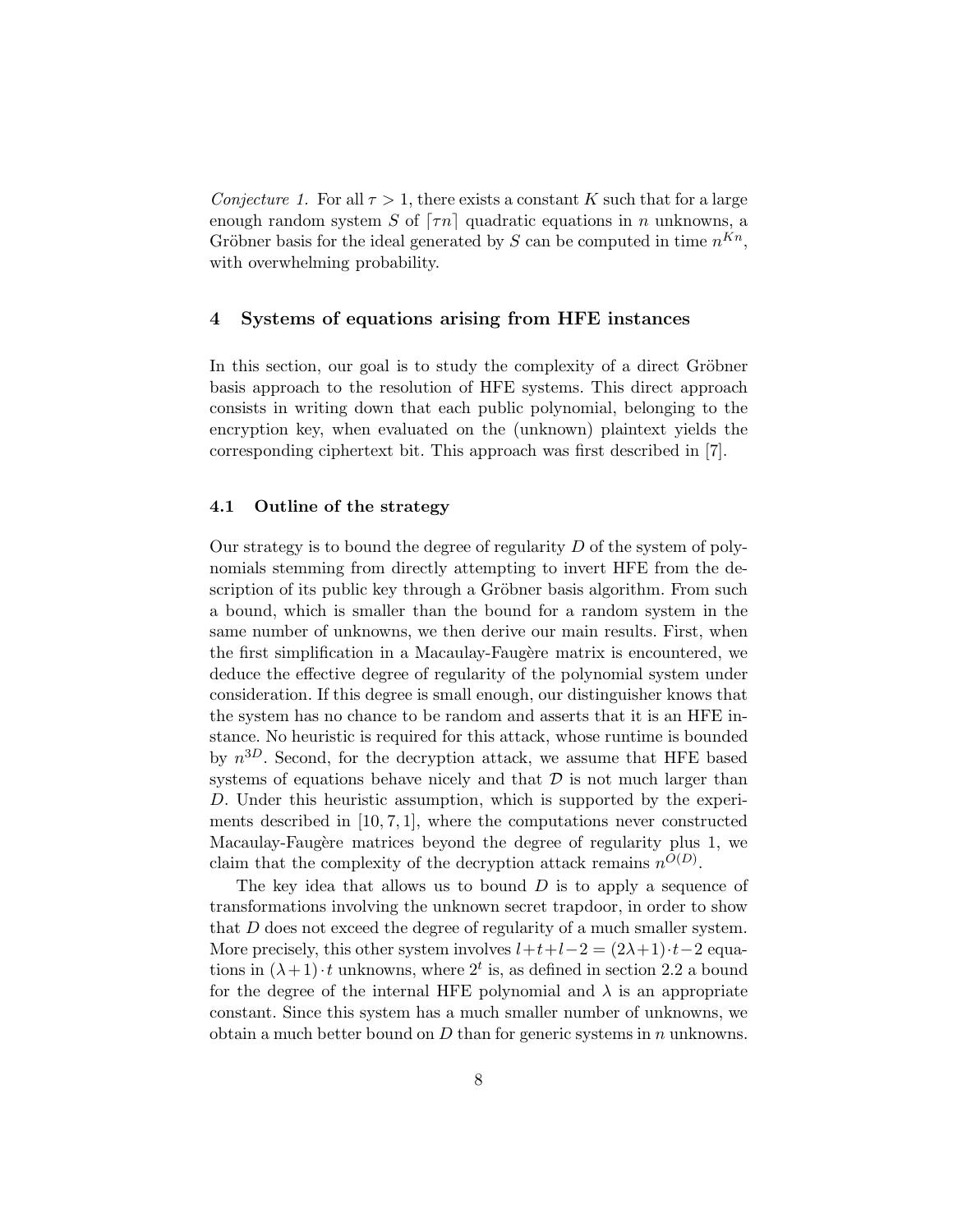#### 4.2 Reducing the number of unknowns

Let  $\theta$ ,  $\theta^2$ ,  $\theta^4$ , ...,  $\theta^{2^{n-1}}$  be our normal basis for the finite field  $\mathbb{F}_{2^n}$ . Let  $f(X)$  be the secret polynomial of an HFE instance over  $\mathbb{F}_{2^n}$ , of degree  $d < 2^t$ . The corresponding public key polynomials in n unknowns  $x_0, \ldots,$  $x_{n-1}$  over  $\mathbb{F}_2$  are  $P_1, P_2, \ldots, P_n$ . They are obtained by writing X over the normal basis as:

$$
X = \sum_{0 \le i < n} \theta^{2^i} x_i,
$$

by taking the coordinates of  $f(X)$ , viewed as polynomials in  $x_0, \ldots,$  $x_{n-1}$ , in the normal basis and, finally, by applying two invertible linear transforms, as explained in section 2.2.

The resulting polynomials  $P_1, P_2, \ldots, P_n$  are quadratic. Thus, cryptanalyzing a message encrypted with the HFE cryptosystem requires solving a quadratic system of equations over  $\mathbb{F}_2$  defined by fixing the target values of the  $f_i$  polynomials. In order to decrypt an HFE instance using a generic Gröbner basis approach, this is the system of equations we need to consider. Thus, following our general strategy, we want to bound its degree of regularity.

First of all, since the degree of regularity only depends on the high degree homogeneous parts of each equation in the system, the target value has no influence on this parameter. Moreover, assuming that the quadratic parts of the  $P_i$ , together with the quadratic parts of the field equations  $x_i^2 - x_i = 0$ , are linearly independent, the degree of regularity remains the same if we remove the secret linear transformations before and after f. At this point, we are left with computing (or more precisely bounding) the degree of regularity of the system of secret internal equations directly given by the coordinates of  $f$  over the normal basis, together with the field equations  $x_i^2 - x_i = 0$ . Let  $f_0, f_1, \ldots, f_{n-1}$  denote these secret polynomials, which are related to  $f$  by means of the equation:

$$
f\left(\sum_{0\leq i< n} \theta^{2^i} x_i\right) = \sum_{0\leq i< n} \theta^{2^i} f_i.
$$

Another system with higher degree of regularity than the internal system. In order to bound the degree of regularity of the ideal generated by  $(f_0, \dots, f_{n-1}, x_0^2 - x_0, \dots, x_{n-1}^2 - x_{n-1})$ , we first remark that this degree is left unchanged when solving this system over  $\mathbb{F}_{2^n}$  instead of  $\mathbb{F}_2$ . Moreover, thanks to the field equations, the solutions are the same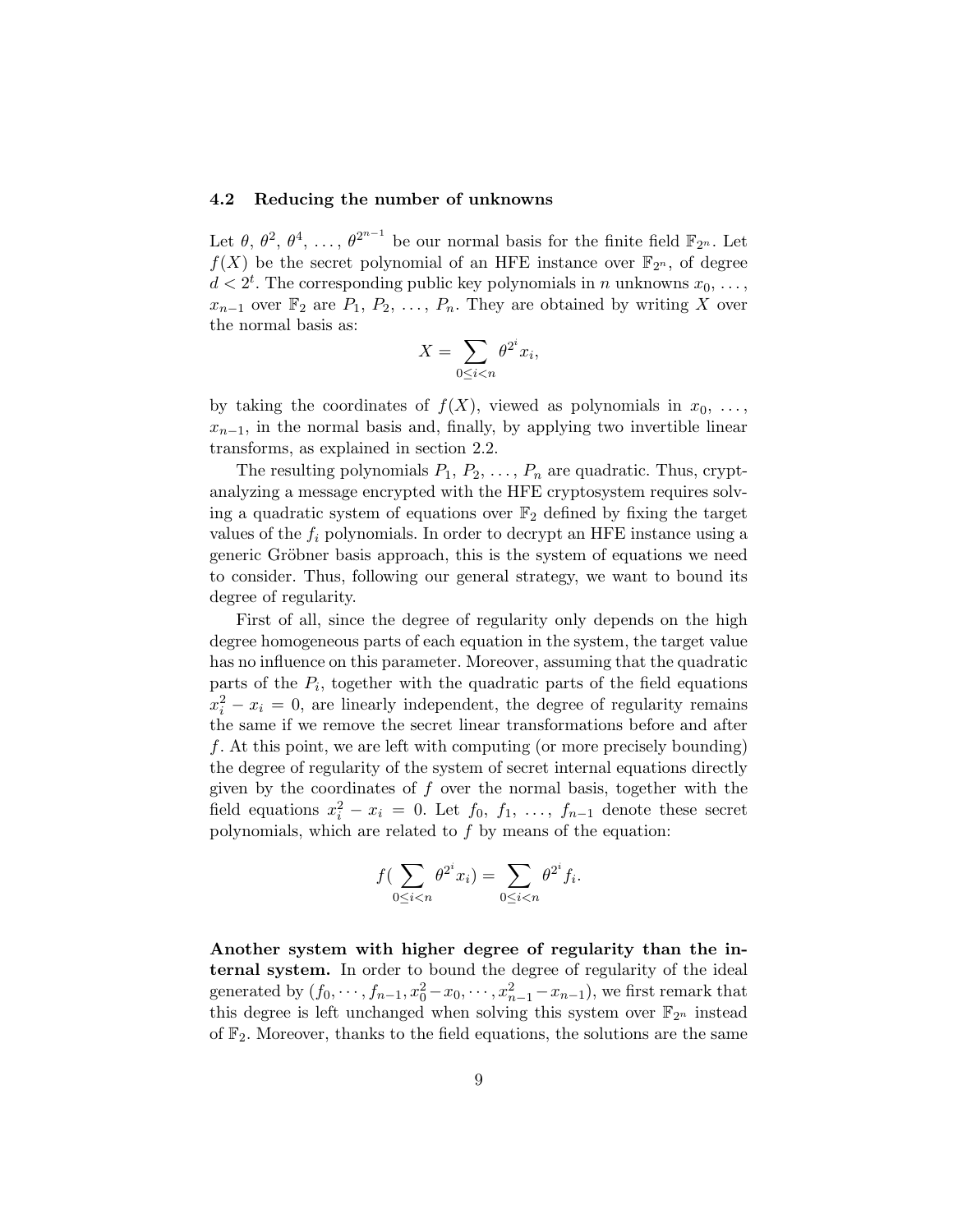in both cases. Over  $\mathbb{F}_{2^n}$ , we can transform the system by writing:

$$
F_j(x_0, \dots, x_{n-1}) = \sum_{0 \le i < n} \theta^{2^{i+j}} f_i.
$$

In fact,  $F_0$  is just a representation of f in terms of  $x_0, \ldots, x_{n-1}, F_1$  is a representation of  $f^2$ ,  $F_2$  a representation of  $f^4$  and so on ...

Clearly, replacing the  $f_i$  by the  $F_j$  is an invertible linear transform, which for the same reasons as before, does not affect the degree of regularity. The next step is to make a linear change of variables, replacing the  $x_i$  by  $y_j$ , where:

$$
y_j = \sum_{0 \le i < n} \theta^{2^{i+j}} x_i.
$$

This change corresponds to setting  $y_0 = X$ ,  $y_1 = X^2$ , ...,  $y_{n-1} = X^{2^{n-1}}$ . It cleanly expresses each  $F_i$  as a quadratic equation in terms of  $X$  and its Frobenius images. However, the field equations are not yet in a nice form. Luckily, a final linear transform turns them into:

$$
y_1 = y_0^2,
$$
  
\n
$$
y_2 = y_1^2,
$$
  
\n
$$
\vdots
$$
  
\n
$$
y_{n-1} = y_{n-2}^2,
$$
  
\n
$$
y_0 = y_{n-1}^2.
$$

Finally, in order to bound the degree of regularity, it is enough to remark that due to the degree bound on f,  $F_0$  is a function of  $y_0, \ldots,$  $y_{t-1}$  and that  $y_t, \ldots, y_{n-1}$  are not used. Likewise,  $F_1$  is a function of  $y_1, \ldots, y_t$  and  $F_j$  a function of  $y_j, \ldots, y_{t+j-1}$  (when j is small enough). Thanks to this observation, we can focus on a subset of the equations and variables. Assume that we restrict ourselves to  $F_0, F_1, \ldots, F_{l-1}$  then we need only use the variables  $y_0$  to  $y_{t+l-1}$ . Moreover, among these variables, we keep  $t+l-2$  field equations of the form  $y_{j+1} = y_j^2$ . Of course, restricting ourselves to such a subset can only increase the degree of regularity, since any non trivial relation among the equations of the smaller system clearly holds in the larger one. Setting  $l = \lambda t$ , for an adequately chosen constant λ, we now obtain a system of  $l + t + l - 2 = (2λ + 1) \cdot t - 2$  equations in  $(\lambda + 1) \cdot t$  unknowns.

*Note*. In the case where  $d = 2^t$ , we can slightly improve the above description to reduce the complexity of the attack. This is due to the fact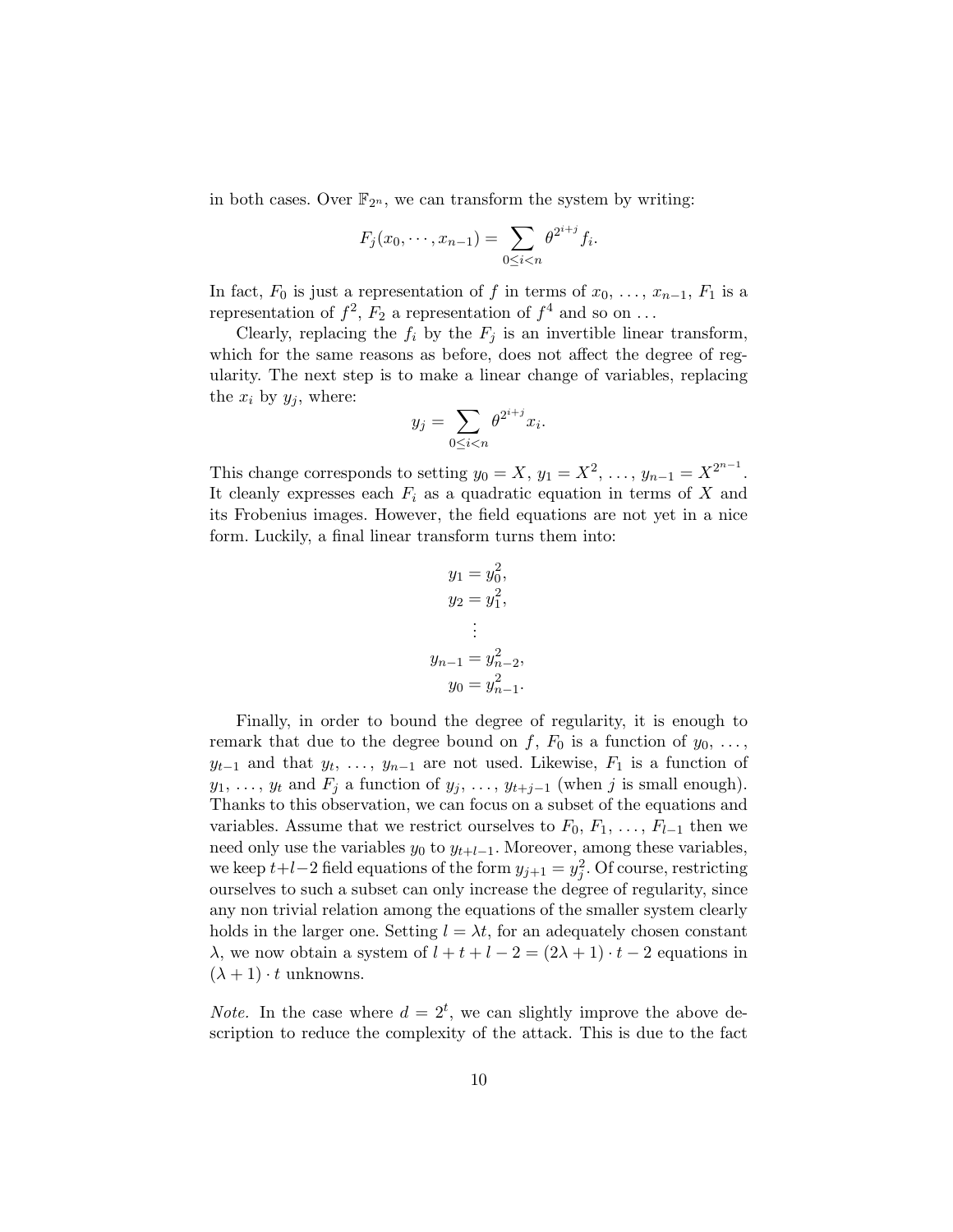that the variable  $y_t$  in  $F_0$  only appears as a linear term. Thus, the additional variable  $y_{t+l}$  only appears linearly. Since the degree of regularity only depends on the high order (quadratic) terms, we can safely ignore this extra variable. This confirms the practical observation made in [7], in connection with the degree of the polynomial complexity with fixed degree d. They observed that this degree slowly increased with d and that the increase steps occurred immediately after increasing d beyond a power of 2.

#### 4.3 Bound on the degree of regularity of the internal system

To upper bound the degree of regularity arising with HFE systems, it is now sufficient to apply the generic bound for random systems on the internal system with a reduced number of variables, expressed as a function of  $t = \lceil \log_2 d \rceil$  as in section 4.2.

We apply the bound from section 3.1 with  $\tau = (2\lambda + 1)/(\lambda + 1)$ , fixing  $\lambda = 1$ . This is not the optimal choice and it would be better to let  $\lambda$  grow with *n* in order to make  $\tau$  close to its limit 2, thus finding a tighter bound. However, the simple choice  $\lambda = 1$  is sufficient to fulfill our purpose. With this choice, we find that ignoring low order terms the degree of regularity of 3t quadratic equations in 2t unknowns is:

$$
D = 2(1 - \sqrt{3/4})t + O(t^{1/3}).
$$

This can be summarized by the following theorem:

Theorem 1. For basic HFE instances, defined by a secret polynomial of degree d over  $\mathbb{F}_{2^n}$ , the maximum possible degree of regularity  $D(n, d)$  is asymptotically upper bounded by

$$
(2 + \epsilon)(1 - \sqrt{3/4})\min(n, \log_2 d),
$$

for all  $\epsilon$ .

#### 4.4 Complexity of the attacks

The above study has shown that the degree of regularity of the HFE system is an integer D upper bounded by  $2(1 - \sqrt{3/4})t + O(t^{1/3})$ . As noted in section 3, the complexity of computing a Gröbner basis with  $F_5$ is bounded by the cost of linear algebra on a matrix whose columns are indexed by the monomials of degree  $\mathcal D$  in n unknowns, where  $\mathcal D$  is the degree of the largest Macaulay-Faugère matrix that is used. Moreover,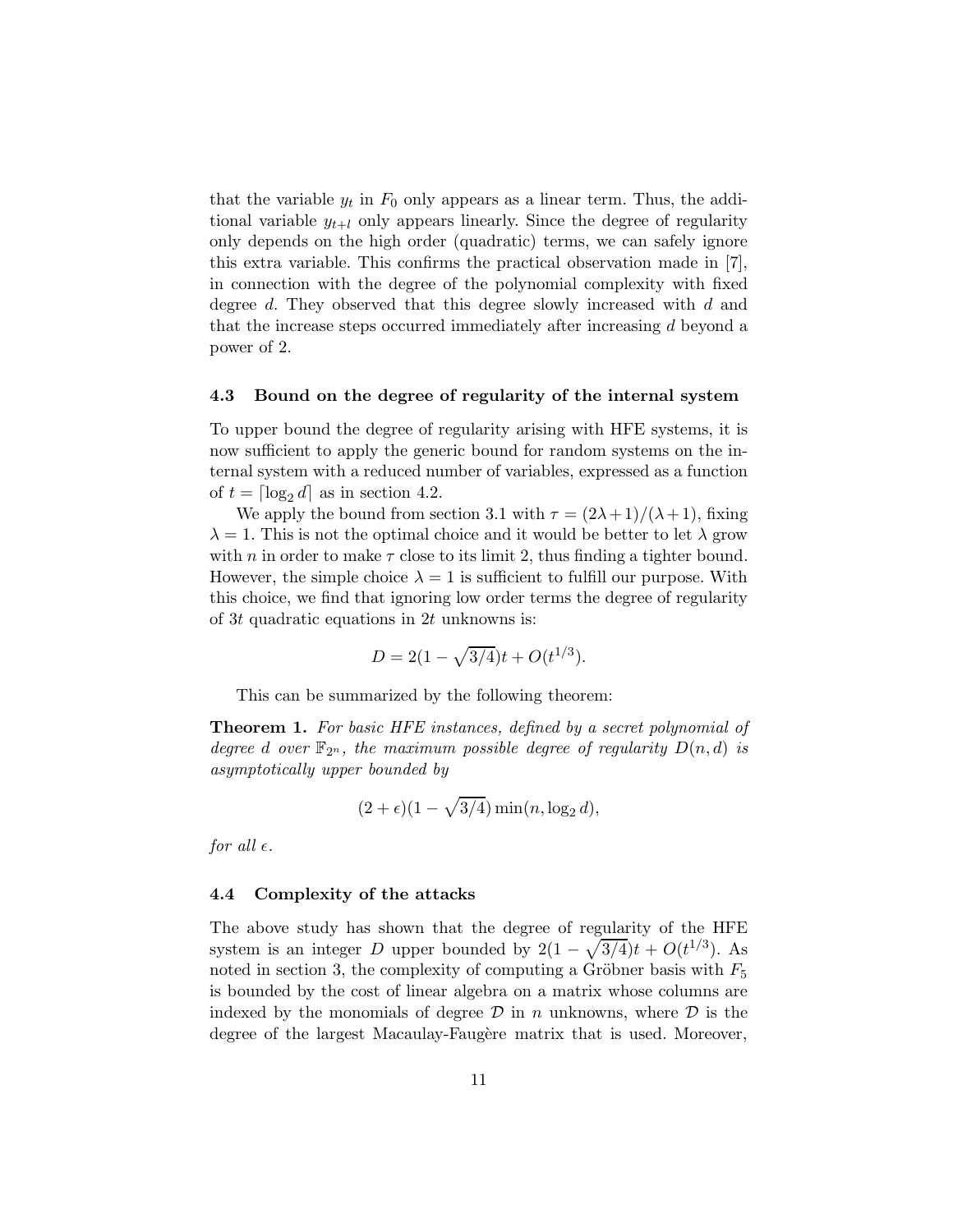during a first phase the algorithm only builds Macaulay-Faugère matrices of degree up to D. Moreover, the end of the first phase is easily detected. As a consequence, we easily measure the effective value of D. Since we do not know the HFE secret key, we need to perform our Gröbner basis computation in the public world, using a system with  $n$  unknowns. Thus the respective runtimes of the first phase and of the full algorithm are bounded by  $O(n^{3D})$  and  $O(n^{3D})$ , assuming that all linear algebra is done using ordinary Gaussian elimination.

An alternative way of viewing this result is to make the heuristic assumption that the reduced system described in section 4.2 behaves as a random system in  $t$  unknowns. Thus using conjecture 1, a Gröbner basis for this hidden system can be found in time  $t^{Kt}$ . Further assuming that this can be achieved with the  $F_5$  algorithm, the Gröbner computation in the public world requires a running time  $n^{Kt}$ .

Distinguishing attack At the end of the first phase, we end up with the effective value of  $D$ . We know that for HFE instances, this value is quite small and that for random systems, it is much larger (with overwhelming probability). This simple fact yields a simple distinguisher which at the end of the first phase can tell whether the original system is an HFE instance or not. Of course, when working on a random system, the distinguisher should use an early abort strategy and stop as soon as the current Macaulay-Faugère matrix has degree larger than the expected  $D$ . Thanks to the early abort strategy, replacing  $D$  by its bound, we find the complexity of the distinguisher is  $2^{\tilde{O}(\log(n)^2)}$  even when the input is a random system. This distinguisher was first mentioned by Faugère when describing his HFE challenge experiment. It offers an alternative to the distinguisher described in [6].

Note that for a random system of quadratic equations, we need a different variant of the theorem of Bardet than described in section 3.1. This variant, which holds for quadratic systems of  $n$  equations in  $n$  unknowns over  $\mathbb{F}_2$ , is also given in [1] gives a formula for the degree of regularity which is similar to equation 2 for  $\tau = 2$ , with slightly different constants. It implies that the degree of regularity of a random system is  $O(n)$  and thus much higher than the  $O(\log n)$  value we obtained for D in the case of an HFE instance.

Decryption attack In the case of the decryption attack, we let the Gröbner basis algorithm terminate and from the result, we find the corresponding plaintext as in [7]. Here the runtime is  $n^{3D}$ . Using our heuristic assumption about the good behavior of the system of equations,  $n^{3D}$  is  $n^{O(D)}$ .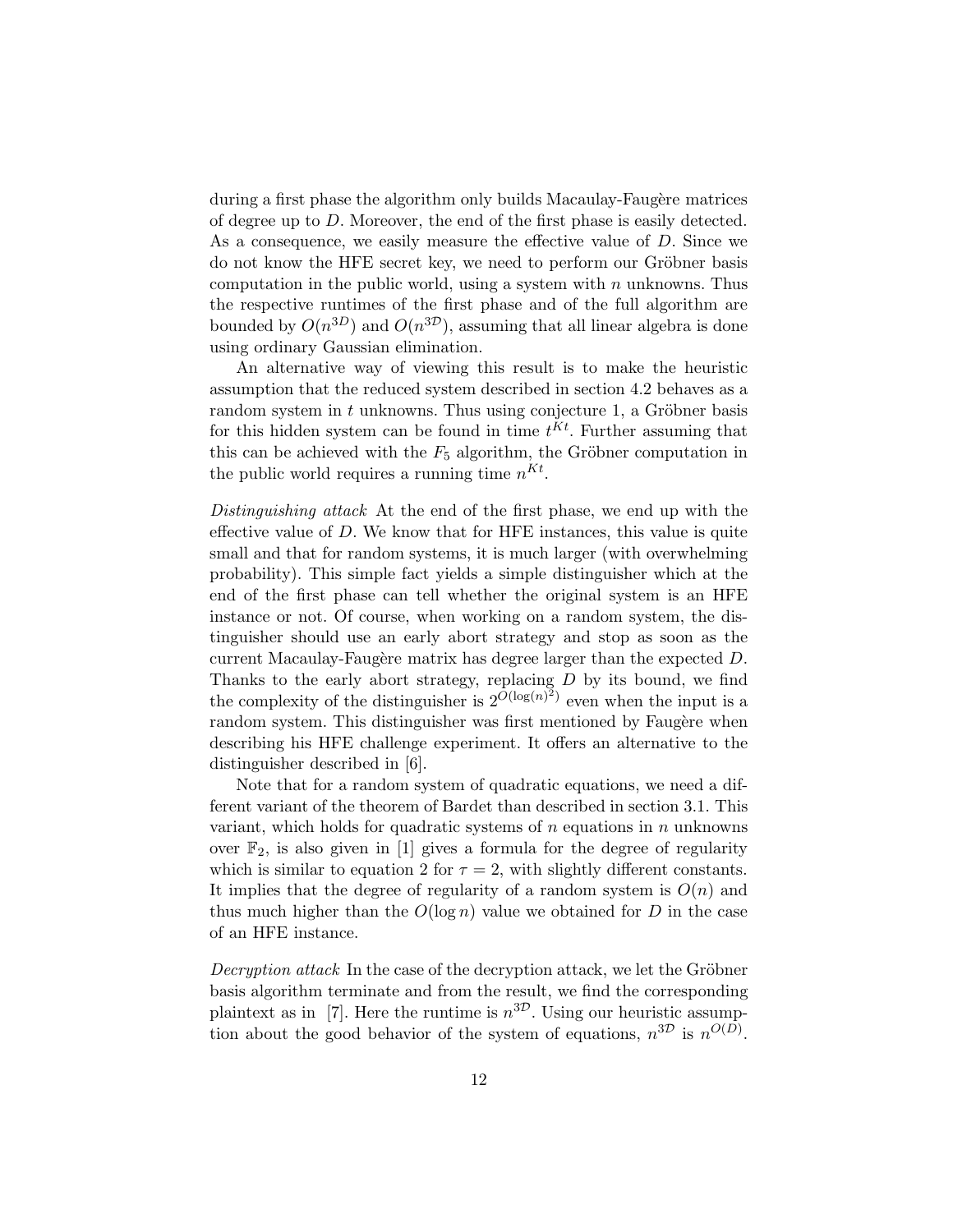As a consequence, the overall heuristic runtime is  $2^{O(\log(n)^2)}$  as announced previously.

# 5 Conclusion

In this paper, we analyzed the behavior of the Gröbner basis based attack on HFE systems as proposed in [7]. We showed that this attack takes quasipolynomial time for any practical instantiation of the basic HFE cryptosystem. The runtime analysis of the distinguisher part of the attack gives a provable complexity, while the decryption part of the attack only leads to a heuristic complexity. Comparing the result with the best existing subexponential algorithms for factoring and computing discrete logarithms, we find that for comparable key and/or ciphertext sizes, breaking the basic HFE scheme is asymptotically much easier than breaking RSA or discrete logarithm based systems.

## References

- 1. M. Bardet. Etude des systèmes algébriques surdéterminés. Applications aux codes  $correcteurs et à la cryptographie. PhD thesis, Université Paris 6, Dec. 2004.$ http://www-calfor.lip6.fr/ bardet/.
- 2. M. Bardet, J.-C. Faugère, and B. Salvy. On the complexity of Gröbner basis computation of semi-regular overdetermined algebraic equations. In Proc. ICPSS International Conference on Polynomial System Solving, 2004.
- 3. D. Boneh, B. Lynn, and H. Shacham. Short signatures from the Weil pairing. In C. Boyd, editor, Proceedings of ASIACRYPT'2001, volume 2248 of Lecture Notes in Comput. Sci., pages  $514-532$ . Springer, 2001.
- 4. B. Buchberger. Gröbner bases : an algorithmic method in polynomial ideal theory. In N.-K. Bose, editor, Multidimensional systems theory, number 16 in Mathematics and its Applications, chapter 6, pages 184–232. D. Reidel Pub. Co., 1985. Based on his PhD thesis: Ein Algorithmus zum Auffinden der Basiselemente des Restklassenringes nach einem nulldimensionalen Polynomideal, U. Innsbruck, Austria, 1965.
- 5. N. Courtois. The security of Hidden Field Equations (HFE). In CT-RSA'01, volume 2020 of Lecture Notes in Comput. Sci., pages 266–281. Springer-Verlag, 2001.
- 6. V. Dubois, L. Granboulan, and J. Stern. An efficient provable distinguisher for HFE. In Proceedings of ICALP, Lecture Notes in Comput. Sci., 2006. To appear.
- 7. J.-C. Faugère and A. Joux. Algebraic cryptanalysis of Hidden Field Equation (HFE) cryptosystems using Gröbner Bases. In Crypto'03, volume 2729 of Lecture Notes in Comput. Sci., pages 44–60. Springer-Verlag, 2003.
- 8. J.-C. Faugère. A new efficient algorithm for computing Gröbner bases (F4). J. Pure Appl. Algebra, 139(1-3):61–88, 1999. Effective methods in algebraic geometry (Saint-Malo, 1998).
- 9. J.-C. Faugère. A new efficient algorithm for computing Gröbner bases without reduction to zero (F5). In T. Mora, editor, ISSAC 2002, pages 75–83, 2002.